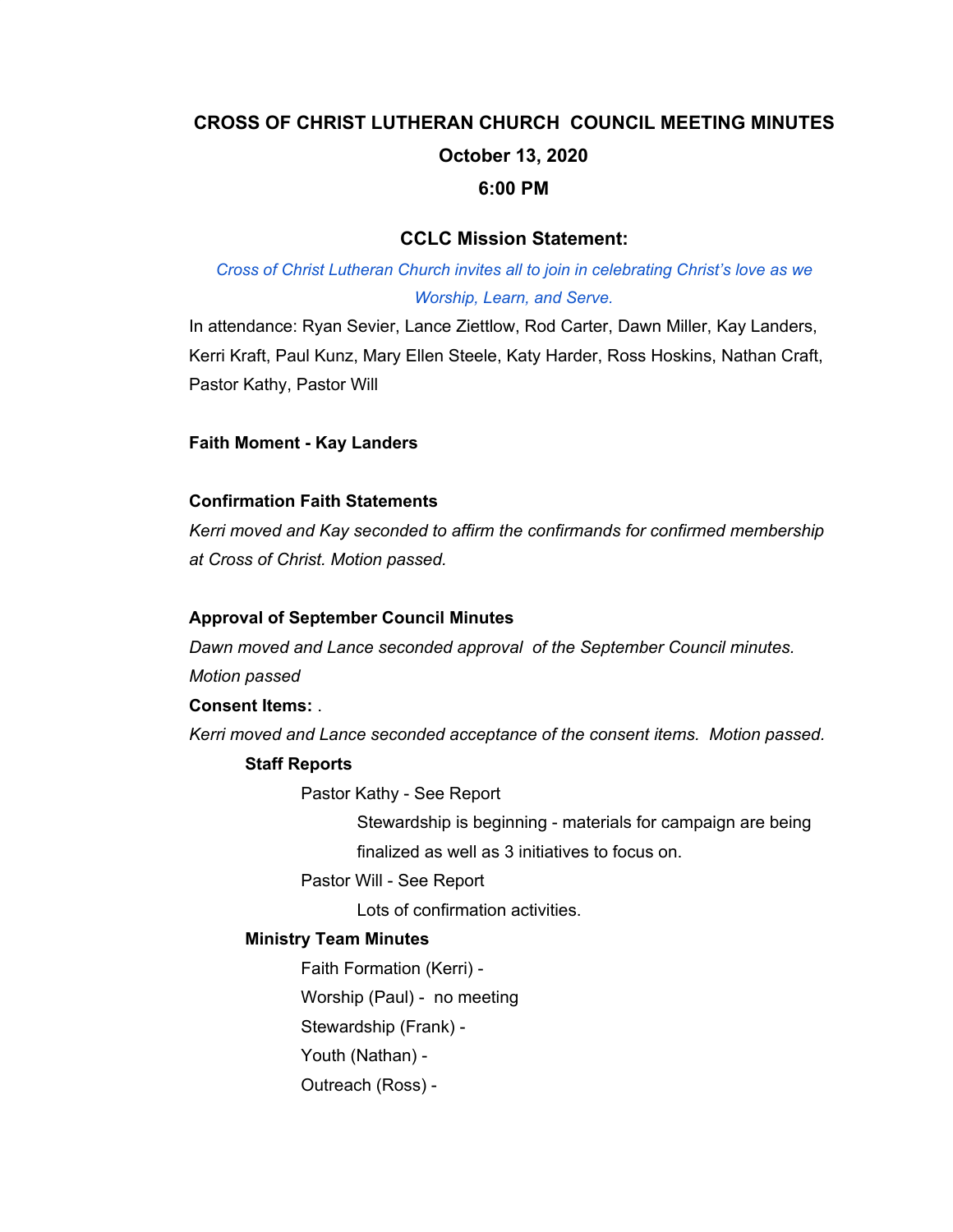Long Range Planning (Mary Ellen) - Evangelism (Kay) - Preschool (Katy) - CCMA (Paul) - Grant Process approval - see reports and docs Property (Ryan)-

## **SubTeam Reports**

- Finance Team
	- See Treasurer report
	- Report on CCMA 25% to CCLC budget or Music Gift Fund. CCMA suggests establishing a grant process for music ministry purposes with approximately 25% of CCMA budget used annually for this. Some clarity is needed on Music Minister's involvement in requesting and/or approving grants as well as the accounting of funds moving in and out.
- Safety Task Force On Hold until Building reopens.
- HR Team -
- Tech Team -
- Gift Policy Team

## **UNFINISHED BUSINESS**

- 1. Safe Parking Initiative postpone to November
- 2. Staffing update Whitney Gillies is in place as Congregational Life **Coordinator**

Ryan related that the pastors and the long range planning committee will be working to make sure staff, positions reflect reality and the future

## **NEW BUSINESS**

1. Portico insurance approval for staff *Lance moved and Rod seconded approval of insurance for staff (pastors and Youth Minister) from Portico at the Gold Plus level. Motion passed.*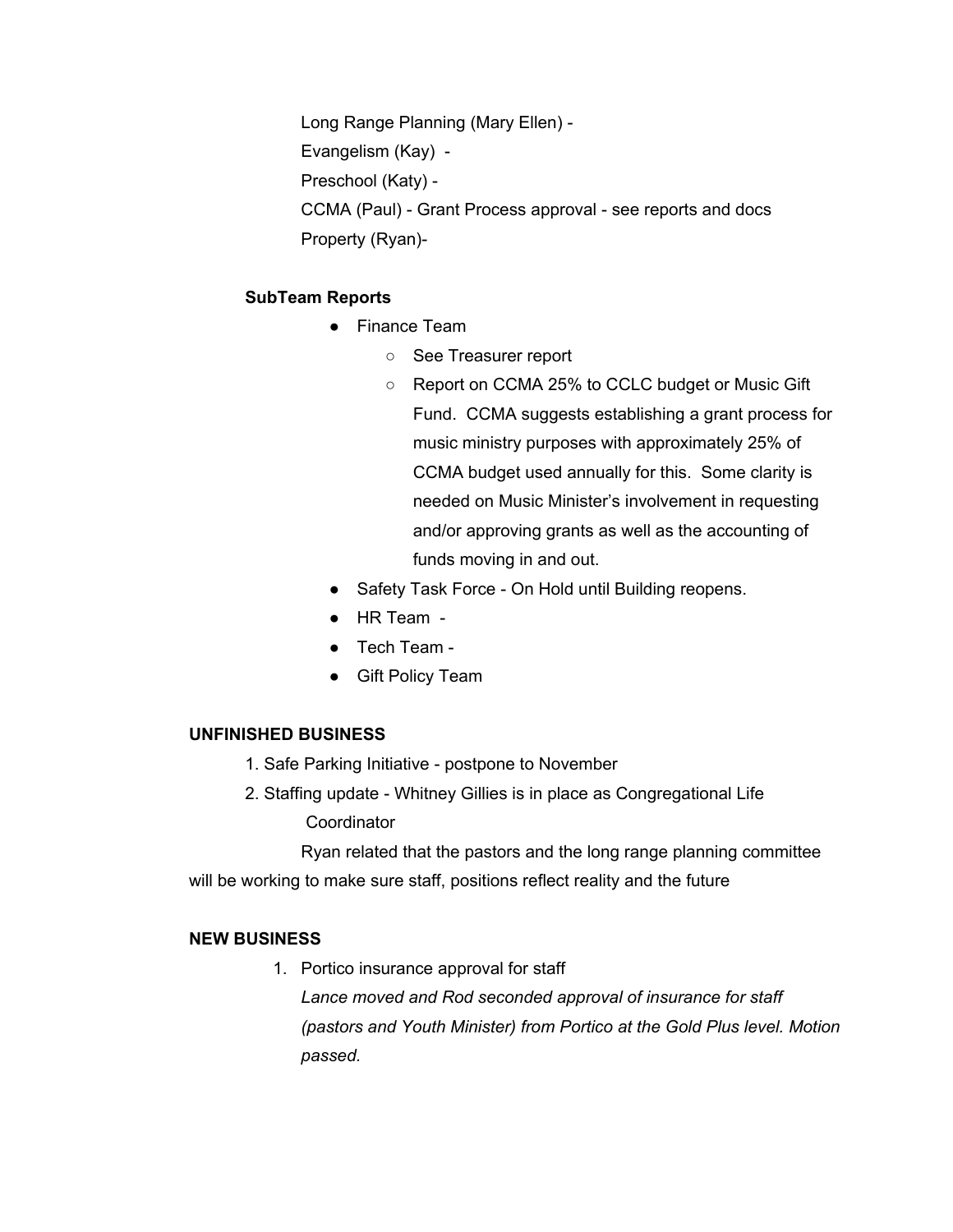Discussion related that this would increase our budget by just under \$500 for these three plus Andy.

2. Eagle Scout Project

Josh Wicklein presented his project to provide two benches and two tables in the area of the Gaga pit and the Prayer labyrinth. Plans are to complete in November/December. He described the materials, cost and fundraising. Discussions raised durability, splinters, warping and need for annual maintenance

*Kerri moved and Dawn seconded to approve Josh's project with him reporting to us by November meeting with wood choice, etc.. Motion passed.*

3. Annual Meeting

Ryan asked for 2 volunteers from Council to research and determine how we can put on the Annual Meeting in the time of COVID-19. Rod & Ryan volunteered and will ask Rick Bobbitt to assist.

4. Nominating Team - Kerri and Ryan volunteered to serve as outgoing members of the Nominating Team

## **Treasurer's Report:**

*Dawn moved and Kerri seconded approval of the Treasurer's report. Motion passed.* Monthly Mission, Ministry

Pledge and Debt Metrics - There are 76 people who pledged who are behind their pledge for this point in the year. There are 96 who are either on target or ahead of pledge. Cash contributions continue to go down. We expect giving around Christmas/Christmas Eve to be significantly behind prior years.

Financial Statement

We are just under \$16K behind revenue budget. Our expenses are about \$39K behind budget. This leaves a \$23K positive of income over expense.

Capital Improvement

PPP Loan Forgiveness Update -- no recent information from our bank

Youth Account / Mission Trip Financials

Music Ministry Gift Fund